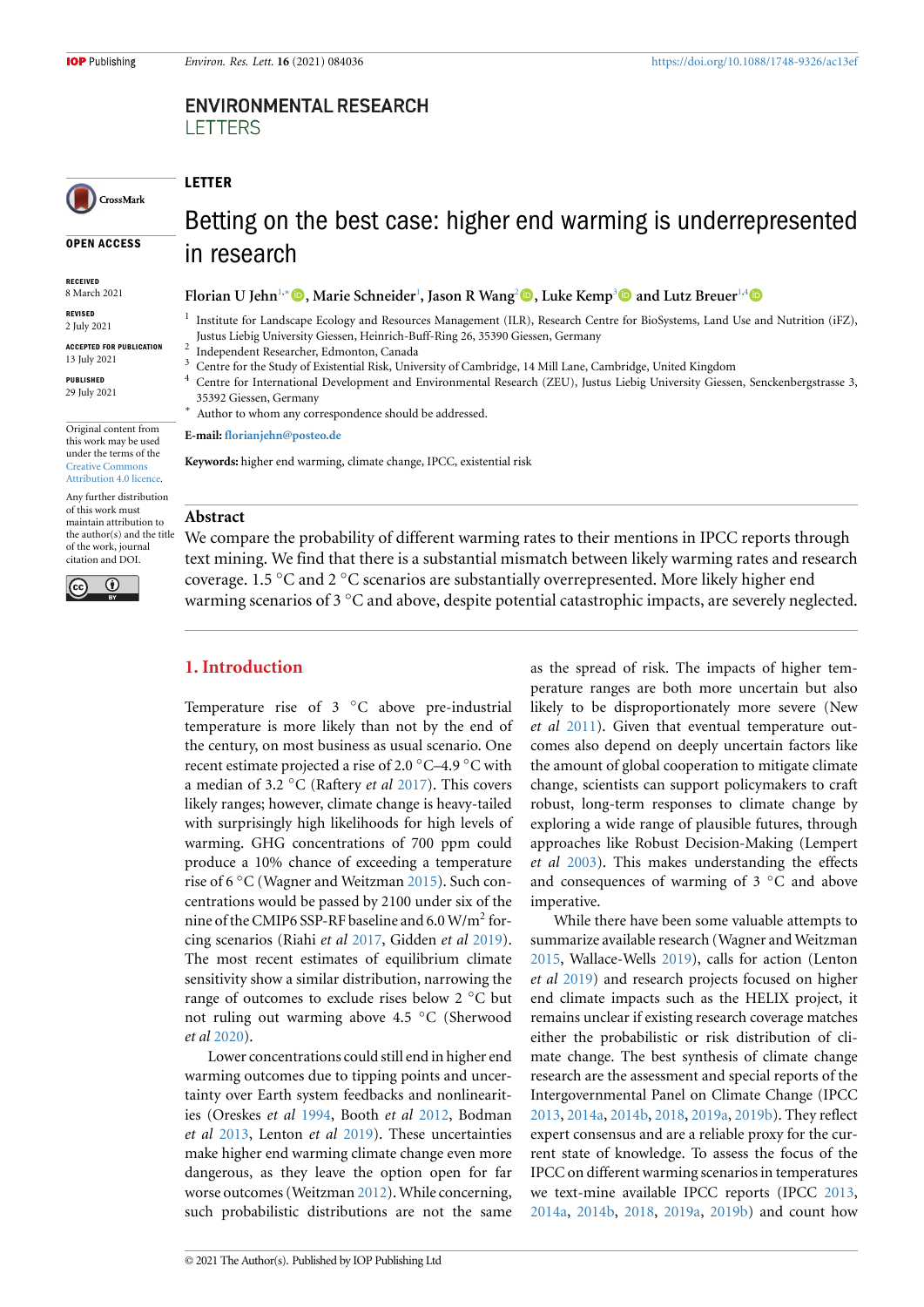<span id="page-1-0"></span>

often the different temperatures are mentioned in comparison to the probability of the temperatures projected for an increase of atmospheric  $CO<sub>2</sub>$  concentrations of 550 and 700 ppm based on the research of Wagner and Weitzman (Wagner and Weitzman 2015). We focus on those concentrations as 700 ppm are commonly exceeded end-of-century throughout many of the CMIP6 analytical scenarios, while 550 ppm would be reached if all currently stated cli[mate](#page-4-1) policies and plans would be implemented (IEA 2020).

#### **2. Results and discussion**

Our results show a large mismatch between the amount of research and the probability of warming (figure 1(a)). 3 *◦*C is the peak of probability for 700 ppm, but accounts for less than 3% of mentions. Temperatures of 3 *◦*C or above (figure 1(c)) account for around two-thirds of the probabilistic mass for 700 ppm, [bu](#page-1-0)t just over 10% of mentions. Similarly, a more dramatic temperature rise of 6 *◦*C and above (figure  $1(d)$ ) is a 10% probability and [on](#page-1-0)ly less than 1% of mentions. The picture is slightly better for 550 ppm, but higher end warming climate changes are underrepresented there as well. In addition, those numbe[rs](#page-1-0) are likely to be underestimates of the neglectedness of higher end temperature rise, as many of the textual references do not refer to a change in global mean surface temperature. Overall, the percentage of true positive findings that actually relate to a change in global mean air temperature change varies substantially depending on the temperature (between 5 *◦*C

and 10 *◦*C), ranging from 0% for 10 *◦*C to 57% for [7](#page-4-1) *◦*C. However, even those mostly refer to the temperature change since the last glacial maximum and possible values for the equilibrium climate sensitivity. For example, the AR5 report of working group II (IPCC 2014a) mentions 8 *◦*C only three times, two of which relate to local temperature increases in the arctic and the thermal optimum of salmon.

There is a stark difference between warming probabilitie[s and](#page-3-6) our knowledge. Over half of the textual references focus on a warming of 1.5 *◦*C. This may be skewed by the 2018 'The Special Report on Global Warming of 1.5 *◦*C (SR15)' (IPCC 2018) which was requested by the Conference of the Parties (COP) to the UNFCCC at the 2015 Paris Climate Summit. When we remove the special report on 1.5 *◦*C warming (IPCC 2018) (figure 1(b)) from [our a](#page-3-8)nalysis, textual references to 1.5 *◦*C drop, but are still markedly higher than the probability and mentions of scenarios higher than 4 *◦*C. Our text mining results suggest that there is at [least](#page-3-8) some r[es](#page-1-0)earch focused on 4 *◦*C of warming. This is supported by its coverage in wellknown grey literature, such as the World Bank's 'Turn Down the Heat' series as well as the 2009 '4 Degrees and Beyond International Climate Conference'.

Our study indicates possible knowledge gaps in higher end warming climate change research. It is not a definitive conclusion, but a useful starting point to discuss the divergence between probability and risk distributions and climate change research focus to date. Our method only delivers a snapshot into the current climate change research and has some limitations. Mentions in IPCC reports do not neatly map onto the exact frequency of research. Furthermore,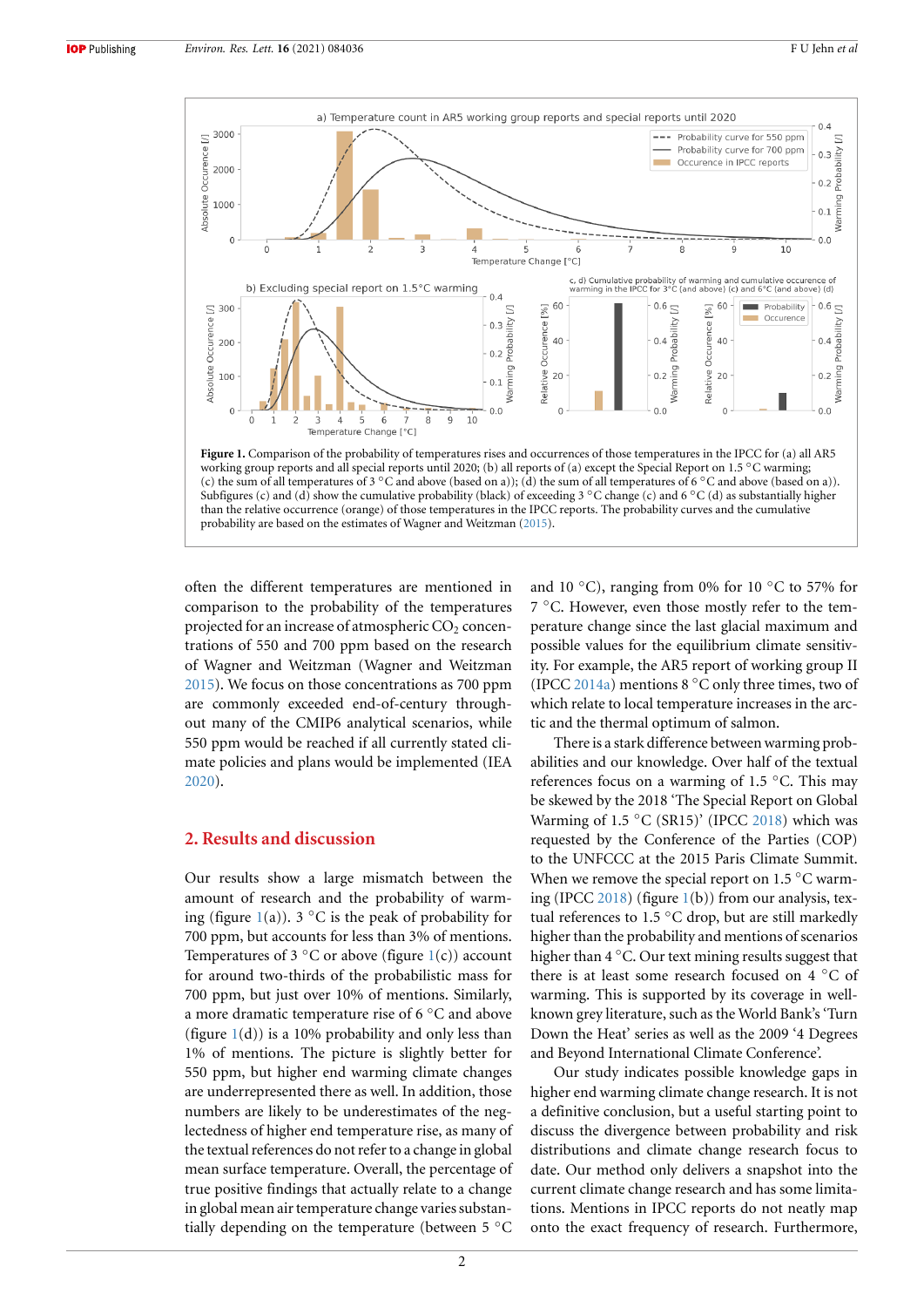<span id="page-2-0"></span>

| 400 ppm $-10$                                                                                                                                                                                                                                            |                             | 34             | 29              | 15             | $\overline{7}$ | 3              | 1               | $\mathbf{1}$   | $\overline{0}$  | $\overline{0}$ | $\overline{0}$  | $\mathbf{0}$   | $\overline{0}$ | $\overline{0}$ | $\mathbf 0$    | $\overline{0}$ | $\overline{0}$ | $\overline{0}$ | $\overline{0}$  | $\overline{0}$ |
|----------------------------------------------------------------------------------------------------------------------------------------------------------------------------------------------------------------------------------------------------------|-----------------------------|----------------|-----------------|----------------|----------------|----------------|-----------------|----------------|-----------------|----------------|-----------------|----------------|----------------|----------------|----------------|----------------|----------------|----------------|-----------------|----------------|
| $450$ ppm $-3$                                                                                                                                                                                                                                           |                             | 19             | 27              | 21             | 13             | 8              | $\overline{4}$  | $\overline{2}$ | $\mathbf{1}$    | $\mathbf{1}$   | $\overline{0}$  | $\mathbf 0$    | $\mathbf{0}$   | $\overline{0}$ | $\overline{0}$ | $\overline{0}$ | $\overline{0}$ | $\overline{0}$ | $\overline{0}$  | $\mathbf{0}$   |
| 500 ppm $-1$                                                                                                                                                                                                                                             |                             | 10             | 21              | 22             | 17             | 12             | $\overline{7}$  | $\overline{4}$ | 3               | $\overline{2}$ | $\mathbf{1}$    | $\mathbf{1}$   | $\mathbf{0}$   | $\overline{0}$ | $\mathbf{0}$   | $\mathbf 0$    | $\mathbf{0}$   | $\mathbf{0}$   | $\overline{0}$  | $\mathbf{0}$   |
| 550 ppm $-$ 0                                                                                                                                                                                                                                            |                             | 5              | 15              | 19             | 18             | 14             | 10              | $\overline{7}$ | $\overline{4}$  | 3              | $\overline{2}$  | $\mathbf{1}$   | $\mathbf{1}$   | $\mathbf{0}$   | $\overline{0}$ | $\overline{0}$ | $\overline{0}$ | $\overline{0}$ | $\mathbf{0}$    | $\mathbf{0}$   |
| $600$ ppm $-$ 0                                                                                                                                                                                                                                          |                             | 3              | 10              | 16             | 17             | 15             | 11              | 8              | $6\phantom{1}6$ | $\overline{4}$ | $\overline{3}$  | $\overline{2}$ | $\mathbf{1}$   | $\mathbf{1}$   | $\mathbf{1}$   | $\overline{0}$ | $\overline{0}$ | $\mathbf{0}$   | $\Omega$        | $\overline{0}$ |
| 650 ppm $-$ 0                                                                                                                                                                                                                                            |                             | $\overline{2}$ | $\overline{7}$  | 13             | 15             | 15             | 12              | 10             | $\overline{7}$  | 5              | $\overline{4}$  | $\overline{3}$ | $\overline{2}$ | $\mathbf{1}$   | $\mathbf{1}$   | $\mathbf{1}$   | $\mathbf{0}$   | $\overline{0}$ | $\Omega$        | $\mathbf 0$    |
| $700$ ppm $-$ 0                                                                                                                                                                                                                                          |                             | $\mathbf{1}$   | 5               | 11             | 14             | 14             | 13              | 11             | 8               | 6              | 5               | $\overline{3}$ | $\overline{2}$ | $\overline{2}$ | $\mathbf{1}$   | $\mathbf{1}$   | $\mathbf{1}$   | $\overline{0}$ | $\Omega$        | $\mathbf{0}$   |
| $750$ ppm - 0                                                                                                                                                                                                                                            |                             | $\mathbf{1}$   | $\overline{4}$  | 9              | 12             | 13             | 13              | 11             | $\overline{9}$  | $\overline{7}$ | 5               | $\overline{4}$ | $\overline{3}$ | $\overline{2}$ | $\overline{2}$ | $\mathbf{1}$   | $\mathbf{1}$   | $\mathbf{1}$   | $\mathbf{1}$    | $\mathbf 0$    |
| $800$ ppm - 0                                                                                                                                                                                                                                            |                             | $\mathbf{1}$   | 3               | $\overline{7}$ | 11             | 12             | 12              | 11             | 9               | 8              | 6               | 5              | $\overline{4}$ | 3              | $\overline{2}$ | $\overline{2}$ | $\mathbf{1}$   | $\mathbf{1}$   | $\mathbf{1}$    | $\mathbf{1}$   |
| 850 ppm - 0                                                                                                                                                                                                                                              |                             | $\mathbf 0$    | $\overline{2}$  | 6              | 9              | 11             | 12              | 11             | 10              | 8              | $\overline{7}$  | 5              | $\overline{4}$ | $\overline{3}$ | 3              | $\overline{2}$ | $\mathbf{1}$   | $\mathbf{1}$   | $\mathbf{1}$    | $\mathbf{1}$   |
| 900 ppm $-$ 0                                                                                                                                                                                                                                            |                             | $\mathbf{0}$   | $\overline{2}$  | 5              | 8              | 10             | 11              | 11             | 10              | $\overline{9}$ | $\overline{7}$  | 6              | 5              | $\overline{4}$ | 3              | $\overline{2}$ | $\overline{2}$ | $\mathbf{1}$   | $\mathbf{1}$    | $\mathbf{1}$   |
| 950 ppm $-$ 0                                                                                                                                                                                                                                            |                             | $\overline{0}$ | 1               | $\overline{4}$ | $\overline{7}$ | $\overline{9}$ | 11              | 11             | 10              | 9              | $\overline{7}$  | 6              | 5              | $\overline{4}$ | 3              | $\overline{3}$ | $\overline{2}$ | $\overline{2}$ | $\mathbf{1}$    | $\mathbf{1}$   |
| 1000 ppm $-$ 0                                                                                                                                                                                                                                           |                             | $\overline{0}$ | 1               | $\overline{3}$ | 6              | $\overline{9}$ | 10              | 10             | 10              | $\overline{9}$ | 8               | $\overline{7}$ | 5              | $\overline{4}$ | $\overline{4}$ | $\overline{3}$ | $\overline{2}$ | $\overline{2}$ | 1               | $1\,$          |
| <b>IPCC Counts - 1</b>                                                                                                                                                                                                                                   |                             | $\overline{4}$ | 56              | 26             | $\mathbf{1}$   | 3              | $\mathbf{0}$    | 6              | $\mathbf{1}$    | $\overline{0}$ | $\overline{0}$  | $\mathbf 1$    | $\overline{0}$ | $\overline{0}$ | $\mathbf 0$    | $\mathbf{O}$   | $\overline{0}$ | $\overline{0}$ | $\Omega$        | $\mathbf{0}$   |
|                                                                                                                                                                                                                                                          | ں<br>ہ<br>$\overline{0}$ .5 | $1^{\circ}C$   | $1.5^{\circ}$ C | $2^{\circ}C$   | $2.5^{\circ}C$ | 3°C            | $3.5^{\circ}$ C | $4^{\circ}C$   | $5^{\circ}C$    | 5°C            | $5.5^{\circ}$ C | $6^{\circ}C$   | $6.5^{\circ}C$ | $7^{\circ}C$   | 7.5°C          | 3°C            | 8.5°C          | 9°C            | $9.5^{\circ}$ C | $10^{\circ}$ C |
| Figure 2. Probabilities of warming for $CO_2$ concentrations from 400 to 1000 ppm (based on Wagner and Weitzman (2015)) and<br>the relative occurrence of this warming in the IPCC reports for all AR5 working groups and all special reports until 2020 |                             |                |                 |                |                |                |                 |                |                 |                |                 |                |                |                |                |                |                |                |                 |                |

(both in %). The probability for the temperatures refer to the shown value *±*0.25 *◦*C.

the frequency of mentions says little about the quality or extent of individual studies. The subject of IPCC special reports are often as reflective of political requests as research needs. Moreover, we use one prominent 2015 estimate of the probabilistic distribution of concentrations and temperatures, but future studies could look to use others (or even a combination of them). There are also other ways to approach our analysis that might result in different numbers (Brown and Caldeira 2017). We searched in Web of Science and Google Scholar for 'Climate Change' and 'X *◦*C', The results have a very similar distribution to our IPCC-based results, but it is difficult to settle on concrete numbers, du[e to a](#page-3-11) high, but hard to quantify rate of false positive results, especially at higher temperatures. To address the rate of false positives in our analysis we looked at all temperature mentions in IPCC reports between 5 *◦*C and 10 *◦*C and checked if they were referring to global mean temperature rise or something else. We found no discernible trend in the rate of false positives.

There are multiple reasons to believe that the results presented here are robust. First, given the sheer difference in magnitude of our results, especially for 700 ppm. Second, the gap we highlight in our results is relatively insensitive to the  $CO<sub>2</sub>$  concentration used. Even at  $CO<sub>2</sub>$  concentrations of 600 ppm there is still a large research gap higher end warming. The research focus and the probability of warming only overlap around 450 ppm if we include all reports or at 550 ppm if we exclude th[e 1.5](#page-4-1) *◦*C special report (figures  $1(a)$ , (b) and 2). However, given that currently  $CO<sub>2</sub>$  concentrations are already above 410 ppm it seems unlikely that we will be able to limit our greenhouse gas emissions to such levels without radical systemic soc[io](#page-1-0)eco[no](#page-1-0)mic c[ha](#page-2-0)nges. Higher end temperature rise is neglected while research that is 'betting on the best case' of 1.5 *◦*C or 2 *◦*C proliferates. Third, the IPCC itself has previously noted in the Fifth Assessment Report (AR5) that quantitative estimates of aggregate impacts above 3 *◦*C are rare (IPCC 2014b). This is echoed in summaries of climate science in popular literature, which has to rely on less literature for scenarios above 3 *◦*C and just a few, more speculative geological studies for 6 *◦*C and higher [\(Lynas](#page-3-7) 2020). However, it should be noted that the research gap is a larger issue in the impact reports.

There are several potential reasons for this divergence between probability and risk in relation to actual researc[h. The](#page-4-8) most obvious is that the research community is simply meeting the demands of policymakers. The goal of limiting warming to 2 *◦*C first was formally adopted under the 2010 Cancun Accords, before being enshrined in the 2015 Paris Agreement on Climate Change, alongside the aspirational goal of holding warming to 1.5 *◦*C. Both of these temperature goals are significantly overrepresented in existing research according to our study. The divergence may also partially reflect the conservative outcomes of the consensus procedures of the IPCC, and the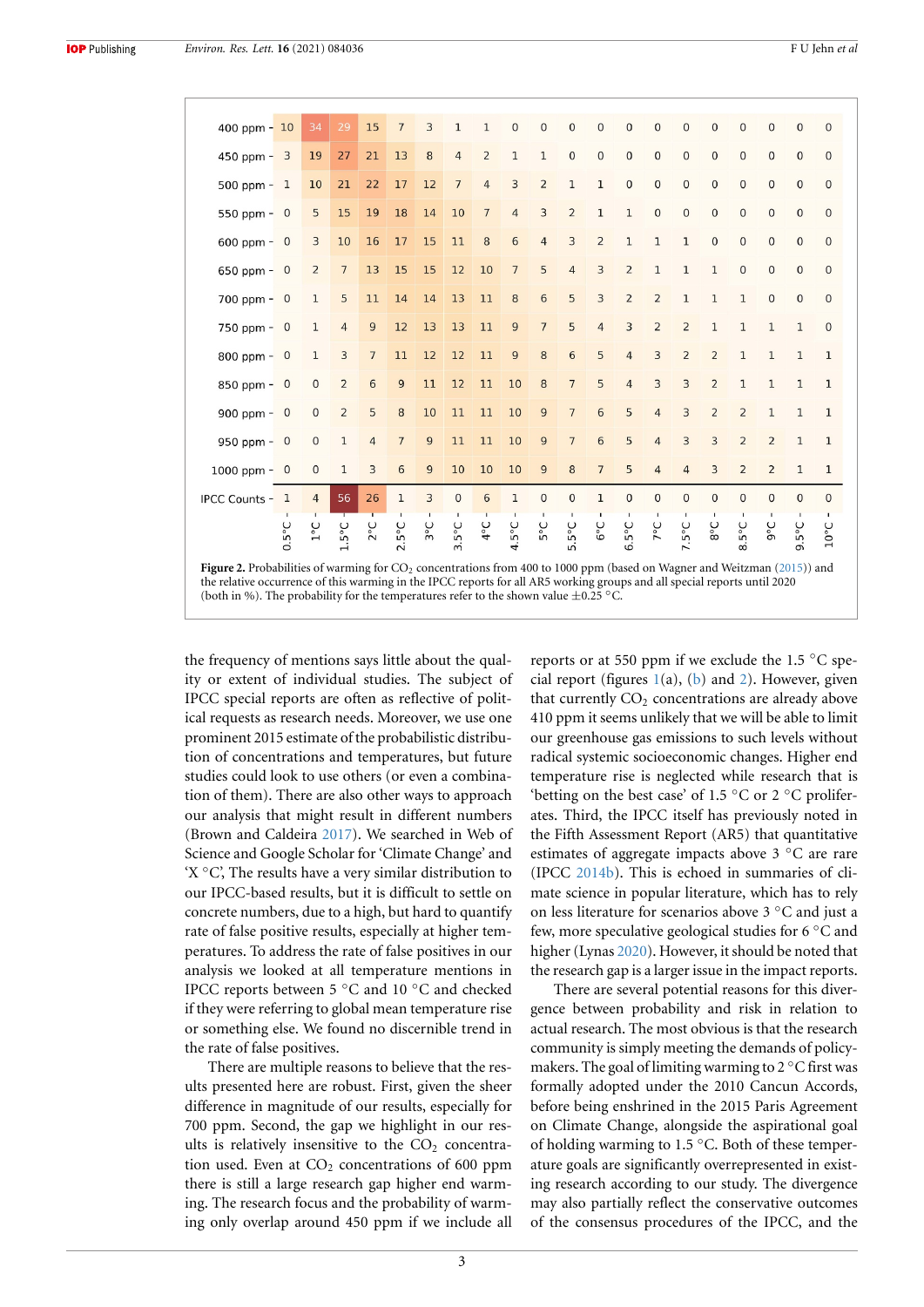tendency of climate science to err on the side of 'least drama'. This in turn is likely shaped by a history of climate scientists being accused of alarmism by well-funded misinformation campaigns (Oreskes and Conway 2012).

Regardless of the explanation, the problem of a misalignment between research coverage and probability and risk persists. Why is there a special report for 1.5 *◦*C w[armin](#page-4-9)g, but none for a warming of 3 *◦*C and above, even though the latter currently seems more probable and would be more impactful? We hope this paper provides a starting point for discussion on how research should coincide with future probabilities and risks. Such a conversation and realignment of priorities is overdue. It is also direly needed given that the heavy-tails of climate change could constitute a threat of global catastrophe or even human extinction (Lynas 2020, Ord 2020).

#### **3. Methods**

To cou[nt th](#page-4-8)e te[mpera](#page-4-10)ture mentioned in the IPCC reports (IPCC 2013, 2014a, 2014b, 2018, 2019a, 2019b) all text was extracted from the PDFs of the full reports. The text was then mined for the mentions of the temperatures in the format 'X*◦*C'. The warming probability was [calcul](#page-3-5)a[ted fro](#page-3-6)[m the pr](#page-3-7)o[babili](#page-3-8)t[y dens](#page-3-9)[ity fun](#page-3-10)ction of figure 3.2 in Climate Shock (Wagner and Weitzman 2015), which was graciously provided by Gernot Wagner. The probability of the temperatures in figure 2 of this paper refers to the probability of the temperature *±*0.25 *◦*C. All code and data used can be fo[und at](#page-4-1) the repository of this paper (Jehn 2021). This also contains lists that show how often the temperatu[re](#page-2-0)s were found in the individual IPCC reports.

#### **[Data](#page-3-12) availability statement**

All data, code, and materials (except the IPCC reports) used in the analyses is available in the repository of this paper (Jehn 2021).

The data that support the findings of this study are openly available at the following URL/DOI: 10.5281/ zenodo.4311470.

# **Acknowledgments**

[LB acknowledge](https://10.5281/zenodo.4311470)s support from the SDGnexus Network (Grant No. 57526248) funded by the German Academic Exchange Service (DAAD) from funds of Federal Ministry for Economic Cooperation (BMZ) in the frame of the program 'exceed— Hochschulexzellenz in der Entwicklungszusammenarbeit'. We would further like to thank Lukas Barth for giving valuable feedback on an earlier draft of this paper, Gernot Wagner for providing us with code and data that allowed us to do this analysis in the first place and the reviewers for their constructive feedback.

#### **ORCID iDs**

Florian U Jehn  $\odot$  https://orcid.org/0000-0002-7296-8008

Jason R Wang  $\bullet$  https://orcid.org/0000-0002-3854-9635

Luke Kemp  $\bullet$  [https://orcid.org/0000-0002-3816-](https://orcid.org/0000-0002-7296-8008) [564X](https://orcid.org/0000-0002-7296-8008)

Lutz Breuer  $\bullet$  [https://orcid.org/0000-0001-9720-](https://orcid.org/0000-0002-3854-9635) [1076](https://orcid.org/0000-0002-3854-9635)

# **[Refe](https://orcid.org/0000-0002-3816-564X)rence[s](https://orcid.org/0000-0001-9720-1076)**

- [Bodm](https://orcid.org/0000-0001-9720-1076)an R W, Rayner P J and Karoly D J 2013 Uncertainty in temperature projections reduced using carbon cycle and climate observations *Nat. Clim. Change* **3** 725–9
- <span id="page-3-2"></span>Booth B B B, Jones C D, Collins M, Totterdell I J, Cox P M, Sitch S, Huntingford C, Betts R A, Harris G R and Lloyd J 2012 High sensitivity of future global warming to land carbon cycle processes *Environ. Res. Lett.* **7** 024002
- <span id="page-3-1"></span>Brown P T and Caldeira K 2017 Greater futur[e global](https://doi.org/10.1038/nclimate1903) warming inferred from Earth's recent energy budget *Nature* **552** 45–50
- Gidden M J *et al* 2019 Global emissions pathways under different socioeconomic scenarios for use in CMIP6: a dataset of harmonized emissions traje[ctories thr](https://doi.org/10.1088/1748-9326/7/2/024002)ough the end of the century *Geosci. Model Dev.* **12** 1443–75
- <span id="page-3-11"></span><span id="page-3-0"></span>IEA 2020 Stated policies scenario—world energy model[—analysis](https://doi.org/10.1038/nature24672) IEA (available at: www.iea.org/reports/world-energy-model/ stated-policies-scenario) (Accessed 20 July 2021)
- IPCC 2014a *Climate Change 2014: Impacts, Adaptation, and Vulnerability, Part A: Globa[l and Sectora](https://doi.org/10.5194/gmd-12-1443-2019)l Aspects, Contribution of Working Group II to the Fifth Assessment Report of the Inte[rgovernmental Panel on Climate Change](https://www.iea.org/reports/world-energy-model/stated-policies-scenario)* ed [C B Field](https://www.iea.org/reports/world-energy-model/stated-policies-scenario) *et al* (Cambridge: Cambridge University Press)
- <span id="page-3-6"></span>IPCC 2019b *IPCC Special Report on the Ocean and Cryosphere in a Changing Climate* ed H-O Pörtner *et al* (in press)
- IPCC 2014b *Climate Change 2014: Mitigation of Climate Change. Contribution of Working Group III to the Fifth Assessment Report of the Intergovernmental Panel on Climate Change* ed O Edenhofer *et al* (Cambridge: Cambridge University Press)
- <span id="page-3-10"></span><span id="page-3-7"></span>IPCC 2019a *Climate Change and Land: An IPCC Special Report on Climate Change, Desertification, Land Degradation, Sustainable Land Management, Food Security, and Greenhouse Gas Fluxes in Terrestrial Ecosystems* ed P R Shukla *et al* (in press)
- <span id="page-3-9"></span>IPCC 2013 *Climate Change 2013: The Physical Science Basis. Contribution of Working Group I to the Fifth Assessment Report of the Intergovernmental Panel on Climate Change* ed T F Stocker, D Qin, G-K Plattner, M Tignor, S K Allen, J Boschung, A Nauels, Y Xia, V Bex and P M Midgley (Cambridge: Cambridge University Press)
- <span id="page-3-5"></span>IPCC 2018 *Global Warming of 1.5 ◦C. An IPCC Special Report on the Impacts of Global Warming of 1.5 ◦C above Pre-industrial Levels and Related Global Greenhouse Gas Emission Pathways, in the Context of Strengthening the Global Response to the Threat of Climate Change, Sustainable Development, and Efforts to Eradicate Poverty* ed V Masson-Delmotte *et al* (in press)
- <span id="page-3-8"></span>Jehn F U 2021 zutn/extreme-climate-change: publication ready (Zenodo) (available at: https://zenodo.org/record/4311470) (Accessed 20 July 2021)
- <span id="page-3-12"></span>Lempert R, Popper S and Bankes S 2003 *Shaping the Next One Hundred Years: New Methods for Quantitative, Long-Term Policy Analysis* (RAND Corporation) (available at: www.rand.org/pubs/m[onograph\\_reports/MR1626.html\)](https://zenodo.org/record/4311470) (Accessed 20 July 2021)
- <span id="page-3-4"></span><span id="page-3-3"></span>Lenton T M, Rockström J, Gaffney O, Rahmstorf S, Richardson K, Steffen W and Schellnhuber H J 2019 Climate tipping points—too risky to bet against *Nature* **575** [592–5](https://www.rand.org/pubs/monograph_reports/MR1626.html)